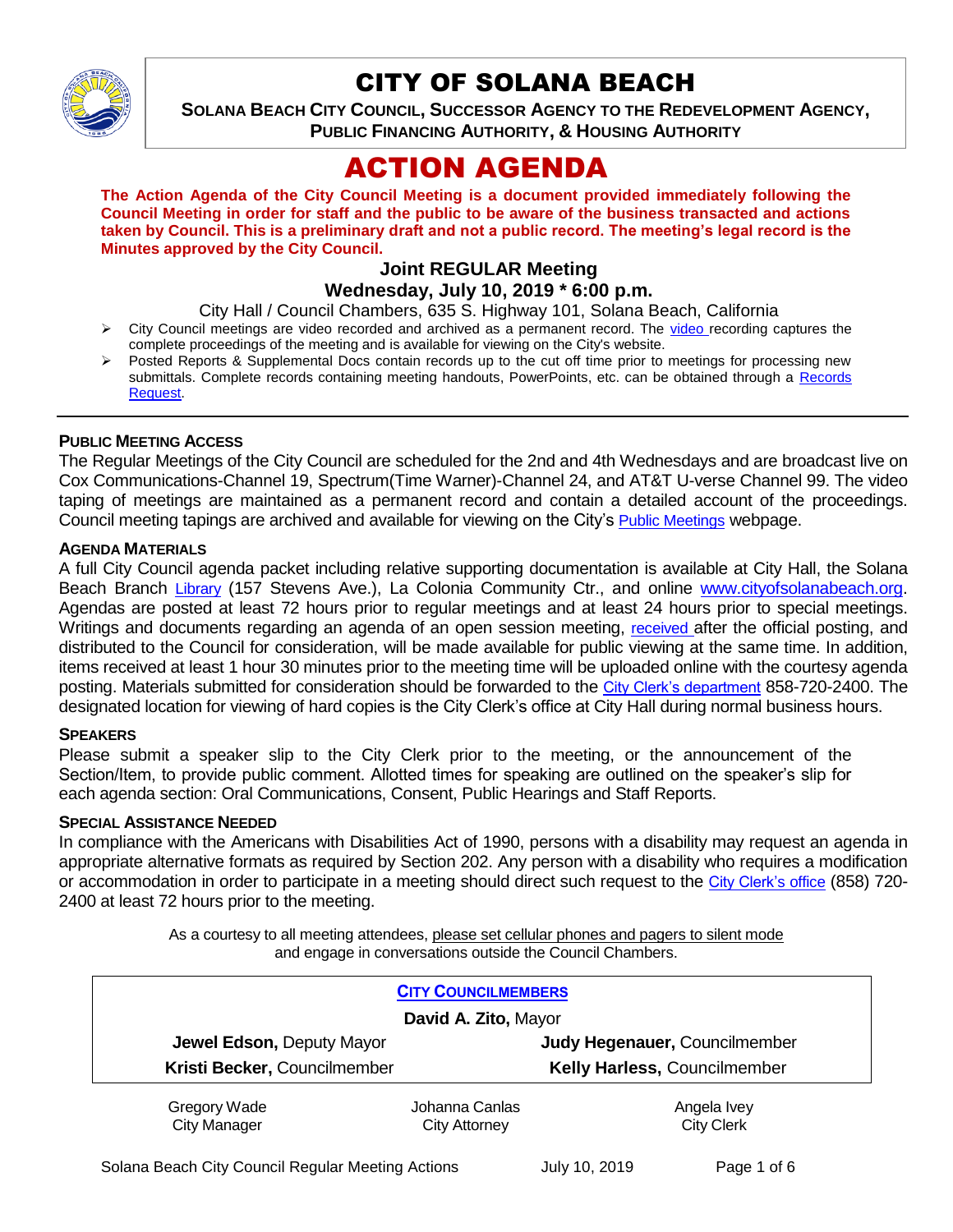#### SPEAKERS:

Please submit your speaker slip to the City Clerk prior to the meeting or the announcement of the Item. Allotted times for speaking are outlined on the speaker's slip for Oral Communications, Consent, Public Hearings and Staff Reports.

#### READING OF ORDINANCES AND RESOLUTIONS:

Pursuant to [Solana Beach Municipal Code](mailto:https://www.codepublishing.com/CA/SolanaBeach/) Section 2.04.460, at the time of introduction or adoption of an ordinance or adoption of a resolution, the same shall not be read in full unless after the reading of the title, further reading is requested by a member of the Council. If any Councilmember so requests, the ordinance or resolution shall be read in full. In the absence of such a request, this section shall constitute a waiver by the council of such reading.

# **CALL TO ORDER AND ROLL CALL:**

# **CLOSED SESSION REPORT:**

# **FLAG SALUTE:**

#### **APPROVAL OF AGENDA: COUNCIL ACTION: Approved 5/0**

#### **ORAL COMMUNICATIONS:**

This portion of the agenda provides an opportunity for members of the public to address the City Council on items relating to City business and not appearing on today's agenda by submitting a speaker slip (located on the back table) to the City Clerk. Comments relating to items on this evening's agenda are taken at the time the items are heard. Pursuant to the Brown Act, no action shall be taken by the City Council on public comment items. Council may refer items to the City Manager for placement on a future agenda. The maximum time allotted for each presentation is THREE MINUTES (SBMC 2.04.190). Please be aware of the timer light on the Council Dais.

#### **COUNCIL COMMUNITY ANNOUNCEMENTS / COMMENTARY:**

*An opportunity for City Council to make brief announcements or report on their activities. These items are not agendized for official City business with no action or substantive discussion.* 

#### **A. CONSENT CALENDAR:** (Action Items) (A.1. - A.8.)

Items listed on the Consent Calendar are to be acted in a single action of the City Council unless pulled for discussion. Any member of the public may address the City Council on an item of concern by submitting to the City Clerk a speaker slip (located on the back table) before the Consent Calendar is addressed. Those items removed from the Consent Calendar by a member of the Council will be trailed to the end of the agenda, while Consent Calendar items removed by the public will be discussed immediately after approval of the Consent Calendar.

#### **A.1. Register Of Demands.** (File 0300-30)

Recommendation: That the City Council

1. Ratify the list of demands for June 8 – June 21, 2019.

#### [Item A.1. Report \(click here\)](https://solanabeach.govoffice3.com/vertical/Sites/%7B840804C2-F869-4904-9AE3-720581350CE7%7D/uploads/Item_A.1._Report_(click_here)_07-10-19_-_O.pdf)

*Posted Reports & Supplemental Docs contain records up to the cut off time, prior to the start of the meeting, for processing new submittals. The final official record containing handouts, PowerPoints, etc. can be obtained through a Records Request to the City Clerk's Office.* **COUNCIL ACTION: Approved 5/0**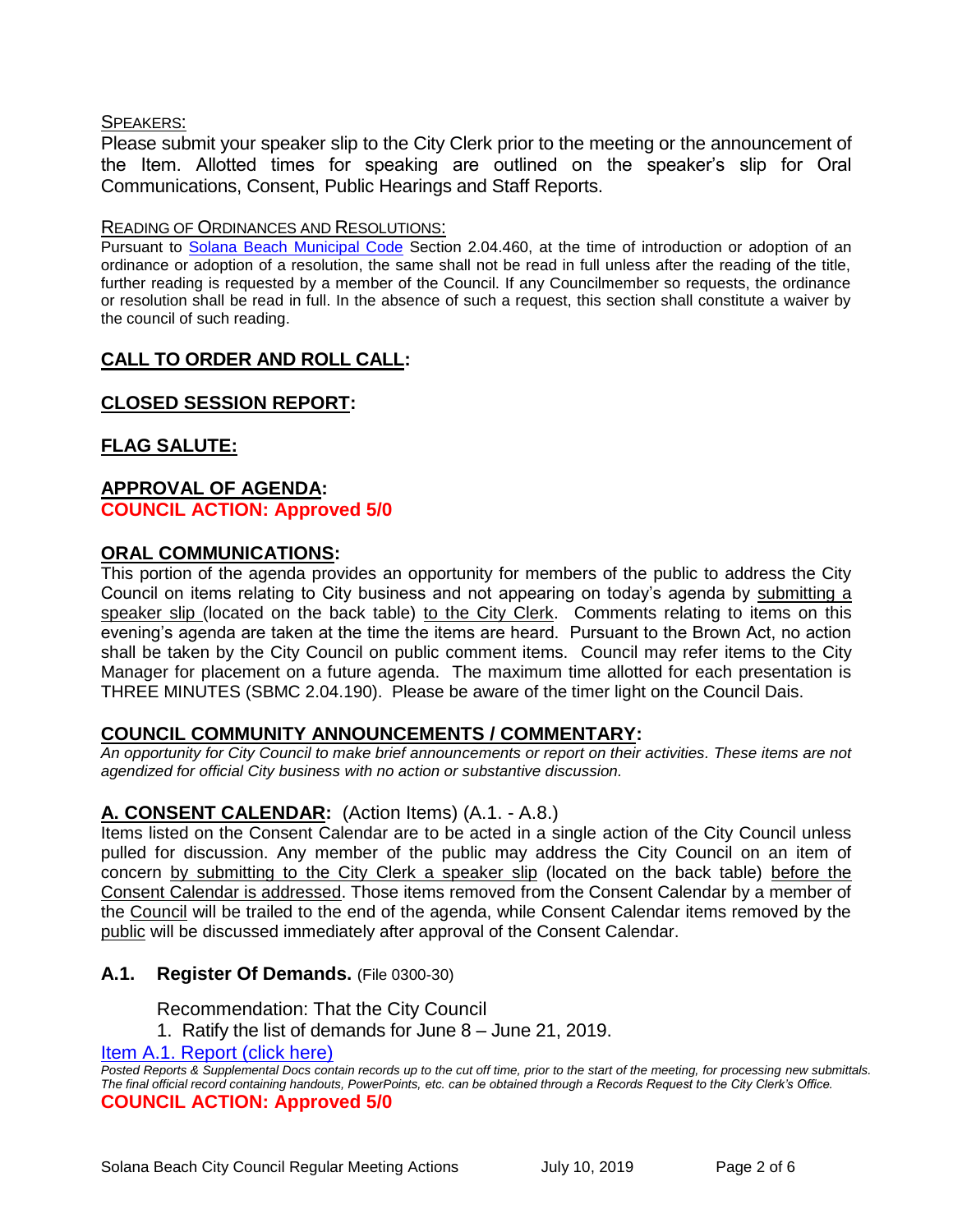#### **A.2. Emergency Storm Drainpipe Repairs in the Solana Beach Towne Centre Update No. 6.** (File 0850-40)

Recommendation: That the City Council

1. Receive Update No. 6 and provide further direction, if necessary.

Item A.2. Report (click here)

*Posted Reports & Supplemental Docs contain records up to the cut off time, prior to the start of the meeting, for processing new submittals. The final official record containing handouts, PowerPoints, etc. can be obtained through a Records Request to the City Clerk's Office.* **COUNCIL ACTION: Approved 5/0**

#### **A.3. Solana Energy Alliance (SEA) Administrative Services.** (File 1010-45)

Recommendation: That the City Council

1. Adopt **Resolution 2019-110**, authorizing the City Manager to execute a Professional Services Agreement with Bayshore Consulting Group, Inc., for administrative services not to exceed \$40,000 for Fiscal Year (FY) 2019/20 in support of SEA.

[Item A.3. Report \(click here\)](https://solanabeach.govoffice3.com/vertical/Sites/%7B840804C2-F869-4904-9AE3-720581350CE7%7D/uploads/Item_A.3._Report_(click_here)_07-10-19_-_O.pdf) 

*Posted Reports & Supplemental Docs contain records up to the cut off time, prior to the start of the meeting, for processing new submittals. The final official record containing handouts, PowerPoints, etc. can be obtained through a Records Request to the City Clerk's Office.* **COUNCIL ACTION: Approved 5/0**

#### **A.4. Legal Services.** (File 0400-05)

Recommendation: That the City Council

1. Adopt **Resolution 2019-108** ratifying approval of the Professional Services Agreement with Kane Ballmer & Berkman.

[Item A.4. Report \(click here\)](https://solanabeach.govoffice3.com/vertical/Sites/%7B840804C2-F869-4904-9AE3-720581350CE7%7D/uploads/Item_A.4._Report_(click_here)_07-10-19_-_O.pdf) 

[Item A.4. Updated Report #1 \(added 7-9 at 4:45pm\)](https://solanabeach.govoffice3.com/vertical/Sites/%7B840804C2-F869-4904-9AE3-720581350CE7%7D/uploads/Item_A.4._Updated_Report_1_-_7-9-19.pdf)

Posted Reports & Supplemental Docs contain records up to the cut off time, prior to the start of the meeting, for processing new submittals. *The final official record containing handouts, PowerPoints, etc. can be obtained through a Records Request to the City Clerk's Office.* **COUNCIL ACTION: Approved 5/0**

#### **A.5. League of California Cities' 2019 Annual Business Meeting Voting Delegate Designees.** (File 0140-10)

Recommendation: That the City Council

- 1. Appoint Councilmember Harless, primary voting delegate, Councilmember Becker, 1<sup>st</sup> alternate, and City Manager Gregory Wade, 2<sup>nd</sup> alternate, as the voting delegates for the 2019 Annual Business Meeting of the League of California Cities Annual Conference being held October 16-18, 2019 in Long Beach, or provide alternative appointments.
- 2. Authorize the City Clerk to attest to the appointments and submit the Official Voting Form to the League of California Cities before October 4, 2019.

[Item A.5. Report \(click here\)](https://solanabeach.govoffice3.com/vertical/Sites/%7B840804C2-F869-4904-9AE3-720581350CE7%7D/uploads/Item_A.5._Report_(click_here)_07-10-19_-_O.pdf) 

*Posted Reports & Supplemental Docs contain records up to the cut off time, prior to the start of the meeting, for processing new submittals. The final official record containing handouts, PowerPoints, etc. can be obtained through a Records Request to the City Clerk's Office.* **COUNCIL ACTION: Approved 5/0**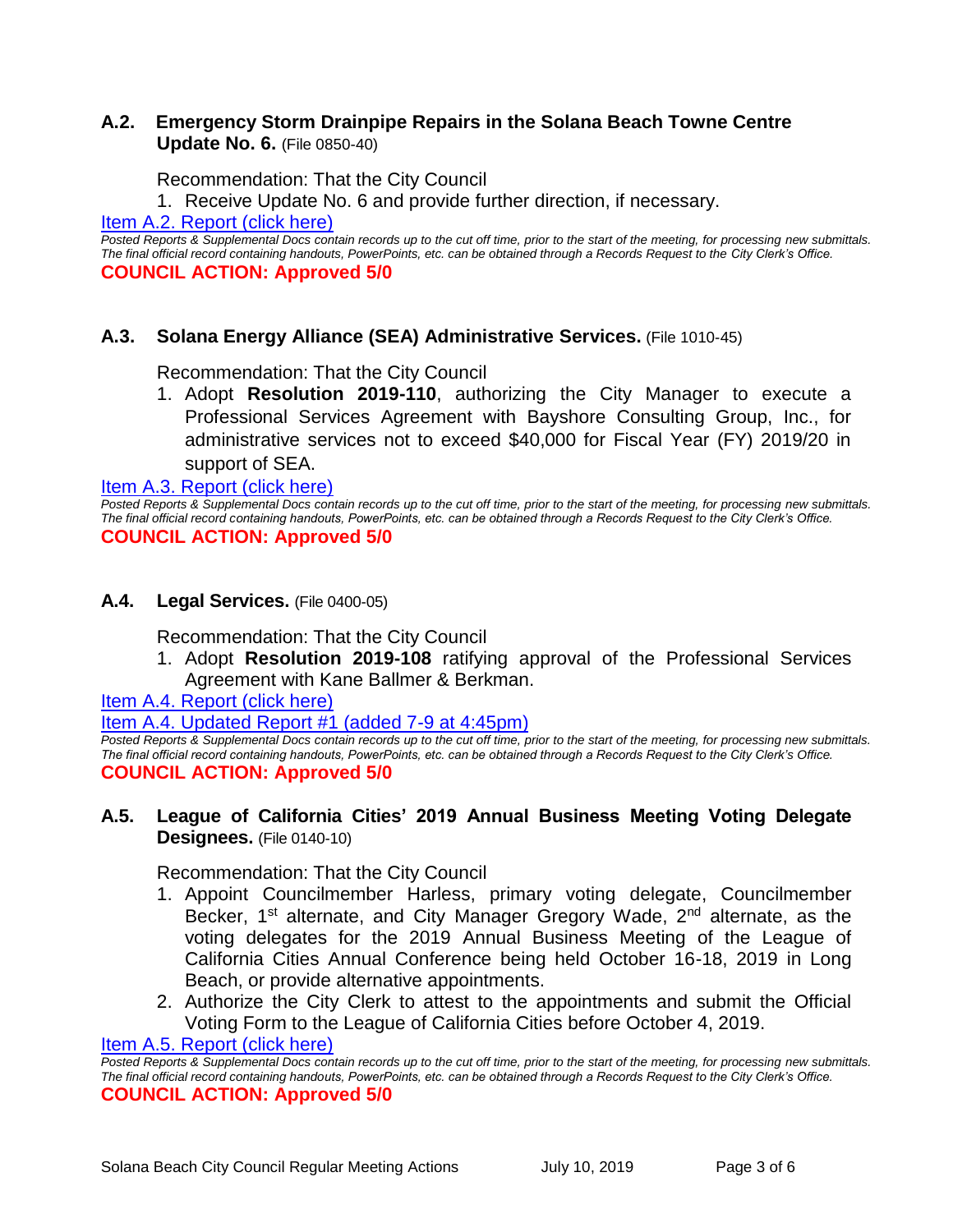#### **A.6. Community Development Department Agreements.** (File 0600-05)

Recommendation: That the City Council

- 1. Adopt **Resolution 2019-101** authorizing the City Manager to execute a Professional Services Agreement with Summit Environmental Group Inc.
- 2. Adopt **Resolution 2019-102** authorizing the City Manager to execute a Professional Services Agreement with Pamela Elliott Landscape Architect.

[Item A.6. Report \(click here\)](https://solanabeach.govoffice3.com/vertical/Sites/%7B840804C2-F869-4904-9AE3-720581350CE7%7D/uploads/Item_A.6._Report_(click_here)_07-10-19_-_O.pdf) 

[Item A.6. Updated Report #1 \(added 7-10 at 4:15pm\)](https://solanabeach.govoffice3.com/vertical/Sites/%7B840804C2-F869-4904-9AE3-720581350CE7%7D/uploads/Item_A.6._Updated_Report_1_-_7-10_(410pm).pdf)

*Posted Reports & Supplemental Docs contain records up to the cut off time, prior to the start of the meeting, for processing new submittals. The final official record containing handouts, PowerPoints, etc. can be obtained through a Records Request to the City Clerk's Office.* **COUNCIL ACTION: Approved 5/0**

#### **A.7. Other Postemployment (OPEB) Actuarial Valuations Services.** (File 0350-55)

Recommendation: That the City Council

1. Adopt **Resolution 2019-103** authorizing the City Manager to approve a Professional Services Agreement with Bartel Associates for a three-year term to provide actuarial valuation services for Fiscal Year (FY) 2018/19 through FY 2020/21 for an amount not to exceed \$28,000.

[Item A.7. Report \(click here\)](https://solanabeach.govoffice3.com/vertical/Sites/%7B840804C2-F869-4904-9AE3-720581350CE7%7D/uploads/Item_A.7._Report_(click_here)_07-10-19_-_O.pdf) 

*Posted Reports & Supplemental Docs contain records up to the cut off time, prior to the start of the meeting, for processing new submittals. The final official record containing handouts, PowerPoints, etc. can be obtained through a Records Request to the City Clerk's Office.* **COUNCIL ACTION: Approved 5/0**

#### **A.8. City of Kindness.** (File 0160-80)

Recommendation: That the City Council

# 1. Adopt **Resolution 2019-111** authorizing the City to join the City of Kindness Coalition.

[Item A.8. Report \(click here\)](https://solanabeach.govoffice3.com/vertical/Sites/%7B840804C2-F869-4904-9AE3-720581350CE7%7D/uploads/Item_A.8._Report_(click_here)_07-10-19_-_O.pdf) 

*Posted Reports & Supplemental Docs contain records up to the cut off time, prior to the start of the meeting, for processing new submittals. The final official record containing handouts, PowerPoints, etc. can be obtained through a Records Request to the City Clerk's Office.* **COUNCIL ACTION: Approved 5/0**

#### **B. PUBLIC HEARINGS:** (B.1.)

This portion of the agenda provides citizens an opportunity to express their views on a specific issue as required by law after proper noticing by submitting a speaker slip (located on the back table) to the City Clerk. After considering all of the evidence, including written materials and oral testimony, the City Council must make a decision supported by findings and the findings must be supported by substantial evidence in the record. An applicant or designee(s) for a private development/business project, for which the public hearing is being held, is allotted a total of fifteen minutes to speak, as per SBMC 2.04.210. A portion of the fifteen minutes may be saved to respond to those who speak in opposition. All other speakers have three minutes each. Please be aware of the timer light on the Council Dais.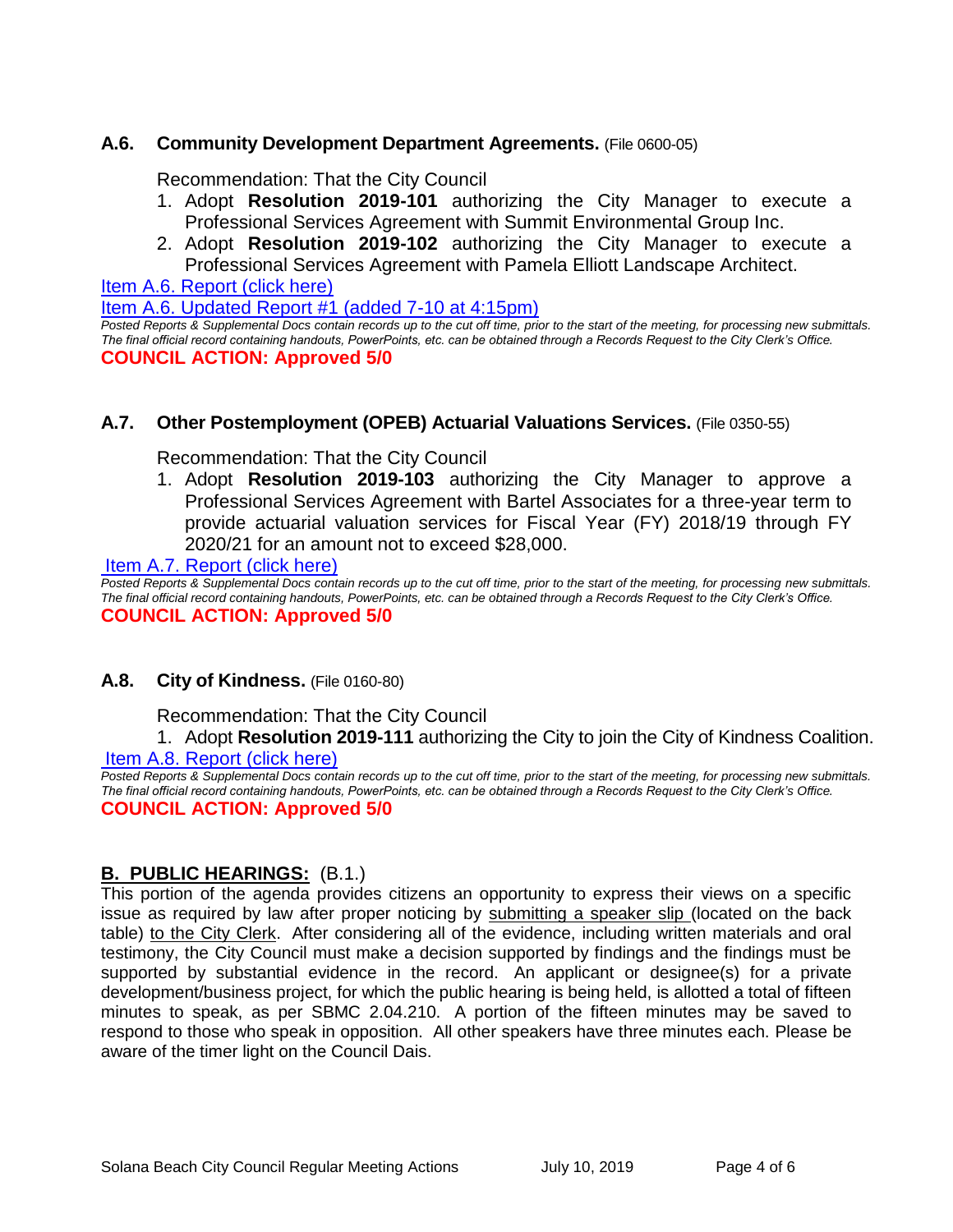#### **B.1. Public Hearing: 431 Marview Lane, Applicant: John Freis, Case # 17-18-23.** (File 0600-40)

The proposed project meets the minimum zoning requirements under the SBMC, may be found to be consistent with the General Plan and may be found, as conditioned, to meet the discretionary findings required as discussed in this report to approve a DRP and administratively issue a SDP. Therefore, Staff recommends that the City Council:

- 1. Conduct the Public Hearing: Open the Public Hearing, Report Council Disclosures, Receive Public Testimony, and Close the Public Hearing.
- 2. Find the project exempt from the California Environmental Quality Act pursuant to Section 15303 of the State CEQA Guidelines; and
- 3. If the City Council makes the requisite findings and approves the project, adopt **Resolution 2019-106** conditionally approving a DRP and an administrative SDP to construct a new two-story, single-family residence with an attached two-car garage and perform associated site improvements on a vacant lot at 431 Marview Lane, Solana Beach.

[Item B.1. Report \(click here\)](https://solanabeach.govoffice3.com/vertical/Sites/%7B840804C2-F869-4904-9AE3-720581350CE7%7D/uploads/Item_B.1._Report_(click_here)_07-10-19_-_O.PDF) 

#### [Item B.1. Supplemental Docs \(Updated 7-10 at 8:30am\)](https://solanabeach.govoffice3.com/vertical/Sites/%7B840804C2-F869-4904-9AE3-720581350CE7%7D/uploads/Item_B.1._Supplemental_Docs_(7-10_at_830am).pdf)

*Posted Reports & Supplemental Docs contain records up to the cut off time, prior to the start of the meeting, for processing new submittals. The final official record containing handouts, PowerPoints, etc. can be obtained through a Records Request to the City Clerk's Office.* **COUNCIL ACTION: Approved 5/0 to close the public hearing. COUNCIL ACTION: Approved 5/0 with additional condition.** 

### **C. STAFF REPORTS**: (C.1. - C.3.)

*Submit speaker slips to the City Clerk.*

# **C.1. Decommissioned San Onofre Nuclear Generating Station (SONGS) Safe Handling and Storage.** (File 0220-40)

Recommendation: That the City Council

1. Discuss **Resolution 2019-090** and consider revising it to add stronger language per the request of members of the community.

[Item C.1. Report \(click here\)](https://solanabeach.govoffice3.com/vertical/Sites/%7B840804C2-F869-4904-9AE3-720581350CE7%7D/uploads/Item_C.1._Report_(click_here)_07-10-19_-_O.pdf) 

[Item C.1. Supplemental Docs \(Updated 7-10](https://solanabeach.govoffice3.com/vertical/Sites/%7B840804C2-F869-4904-9AE3-720581350CE7%7D/uploads/Item_C.1._Supplemental_Docs_(7-10_4pm)-O.pdf) at 4:20pm)

*Posted Reports & Supplemental Docs contain records up to the cut off time, prior to the start of the meeting, for processing new submittals. The final official record containing handouts, PowerPoints, etc. can be obtained through a Records Request to the City Clerk's Office.* **COUNCIL ACTION: Approved 4/1 (Noes: Zito) with additional language.** 

#### **C.2. Speed Cushions Installation Policy.** (File 0860-50)

Recommendation: That the City Council

1. Consider and provide feedback on a proposed Council Policy under which the Council would consider the installation of speed cushions in residential neighborhoods within the City.

[Item C.2. Report \(click here\)](https://solanabeach.govoffice3.com/vertical/Sites/%7B840804C2-F869-4904-9AE3-720581350CE7%7D/uploads/Item_C.2._Report_(click_here)_07-10-19_-_O.pdf) 

[Item C.2. Supplemental Docs \(Updated 7-10](https://solanabeach.govoffice3.com/vertical/Sites/%7B840804C2-F869-4904-9AE3-720581350CE7%7D/uploads/Item_C.2._Supplemental_Docs_(7-10_at_420pm)-O.pdf) at 4:30pm)

*Posted Reports & Supplemental Docs contain records up to the cut off time, prior to the start of the meeting, for processing new submittals. The final official record containing handouts, PowerPoints, etc. can be obtained through a Records Request to the City Clerk's Office.* DISCUSSION